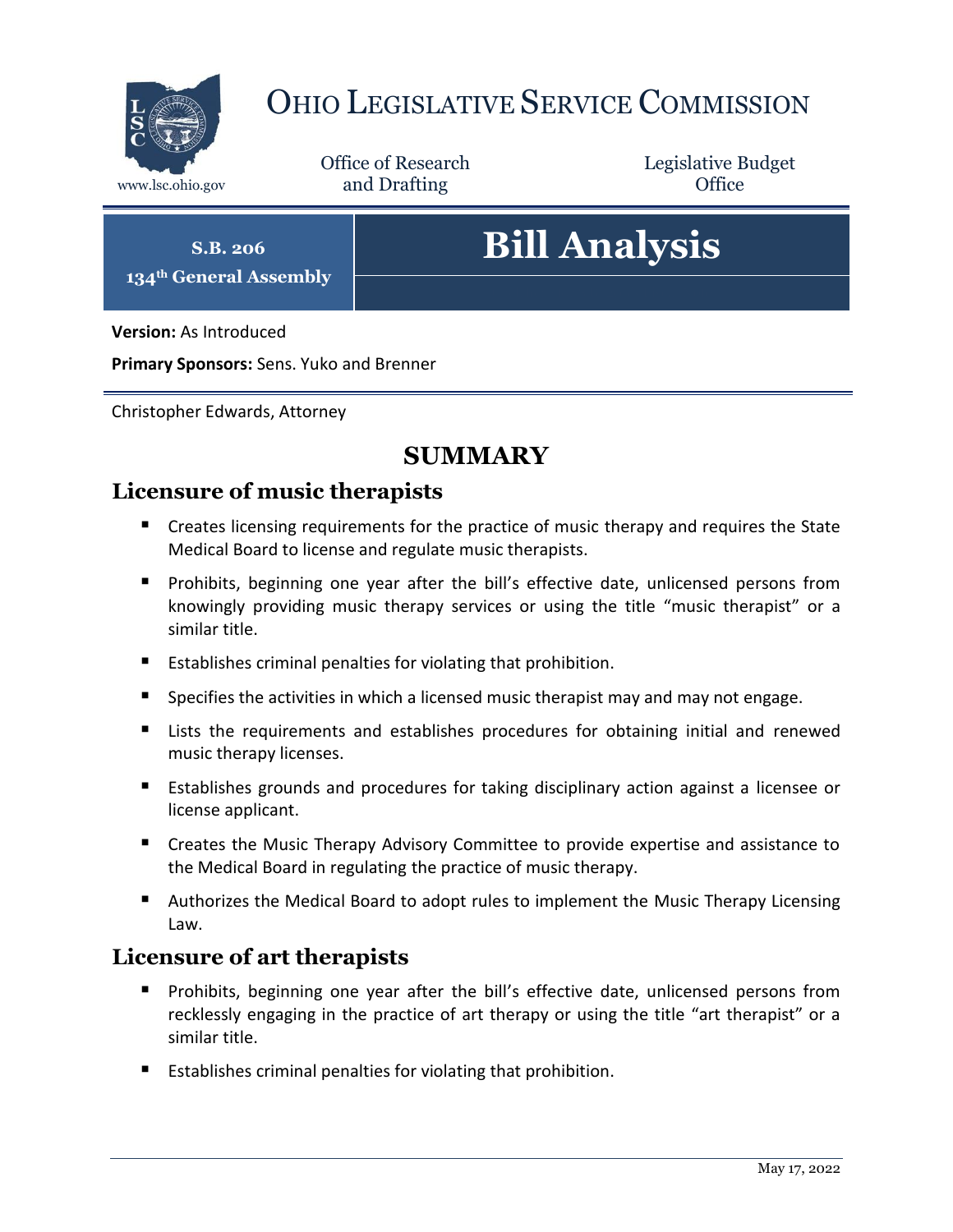- Requires the Counselor, Social Worker, and Marriage and Family Therapist (CSW) Board to adopt rules to implement and administer the bill's provisions related to licensure to practice art therapy.
- Requires the CSW Board, for purposes of issuing and renewing a license, to adopt rules that establish the procedures the CSW Board will use, the fees the CSW Board may charge, and the eligibility requirements a license applicant or licensee must satisfy in addition to the bill's requirements for initial licensure and renewal.
- Allows the CSW Board to adopt rules establishing continuing education requirements for purposes of renewing a license.
- Requires the Buckeye Art Therapy Association or its successor organization to provide the Board with expertise and assistance in carrying out the CSW Board's duties relating to licensure to practice art therapy.
- Allows the CSW Board to discipline applicants and licensees for reasons the CSW Board prescribes by rule, and establishes procedures for the CSW Board to follow when taking disciplinary action.
- **Permits persons licensed to practice art therapy to provide services through certain** business entities formed in combination with other health care professionals.

# **TABLE OF CONTENTS**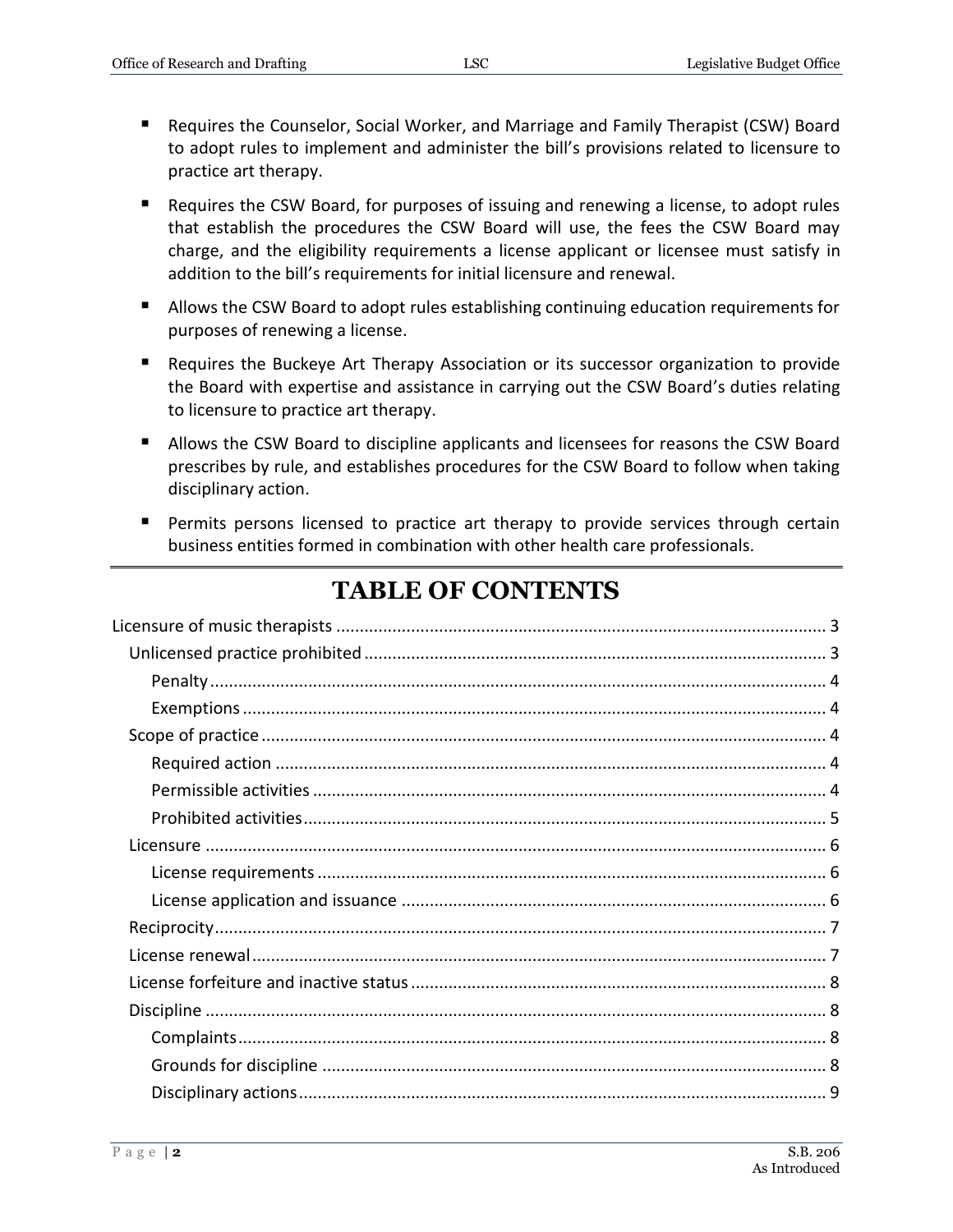# **DETAILED ANALYSIS**

# <span id="page-2-0"></span>**Licensure of music therapists**

Ohio does not currently regulate the practice of music therapy or require music therapists to be licensed. To practice as a music therapist, the bill requires an individual to be licensed by the State Medical Board.

# <span id="page-2-1"></span>**Unlicensed practice prohibited**

Beginning one year after the bill's effective date, a person is prohibited from knowingly providing music therapy services or using the title "music therapist" or a similar title without a valid license issued by the State Medical Board.<sup>1</sup>

The bill defines "music therapy" as the clinical use of music interventions to accomplish individualized goals within a therapeutic relationship through an individualized music therapy

 $1$  R.C. 4787.02(A) and 4787.03(B); Section 3.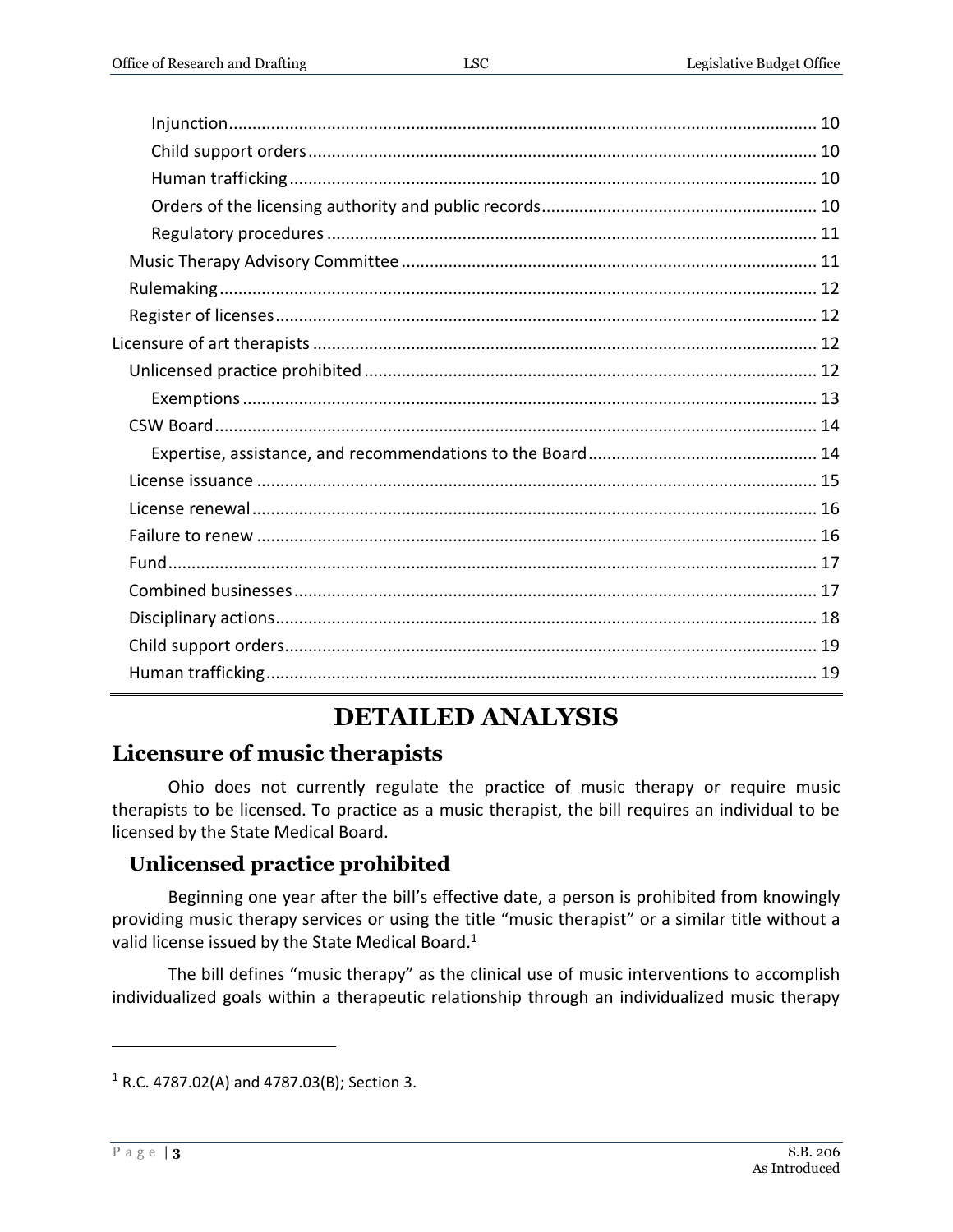treatment plan developed for a client. "Music therapy services" are services a licensed music therapist is authorized under the bill to provide to achieve the goals of music therapy.<sup>2</sup>

#### **Penalty**

<span id="page-3-0"></span>A person who violates the bill's prohibition against the unlicensed practice of music therapy or use of title is guilty of a fourth degree misdemeanor for the first offense and a third degree misdemeanor for each subsequent offense.<sup>3</sup>

#### **Exemptions**

<span id="page-3-1"></span>The bill exempts the following persons from the requirement to obtain a license to practice music therapy, as long as the person does not represent the person's self as a music therapist:

- 1. **Persons performing services in an accredited music therapy program** persons who perform services or participate in activities as an integral part of a program of study in an accredited music therapy program;
- 2. **Persons performing services incidental to their profession** persons holding a professional license in Ohio, or their supervised employees, who use music in performing services that are incidental to the practice of the person's profession;
- 3. **Persons with training and national certification** persons whose training and national certification attests to the person's preparation and ability to practice the person's certified profession or occupation;
- 4. **Supervised persons** persons who practice music therapy under the supervision of a licensed music therapist.<sup>4</sup>

#### <span id="page-3-2"></span>**Scope of practice**

#### **Required action**

<span id="page-3-3"></span>The bill requires a licensed music therapist to collaborate with a client's physician, psychologist, primary care provider, or mental health professional, as applicable, to review the client's diagnosis, treatment needs, and treatment plan before providing music therapy services for a medical, developmental, or mental health condition. The music therapist must also collaborate with the client's treatment team while providing music therapy services.<sup>5</sup>

#### <span id="page-3-4"></span>**Permissible activities**

The bill authorizes a licensed music therapist to do any of the following activities:

 $2$  R.C. 4787.01(C) and (D).

<sup>3</sup> R.C. 4787.99.

 $4$  R.C. 4787.02(B).

 $5$  R.C. 4787.09(A).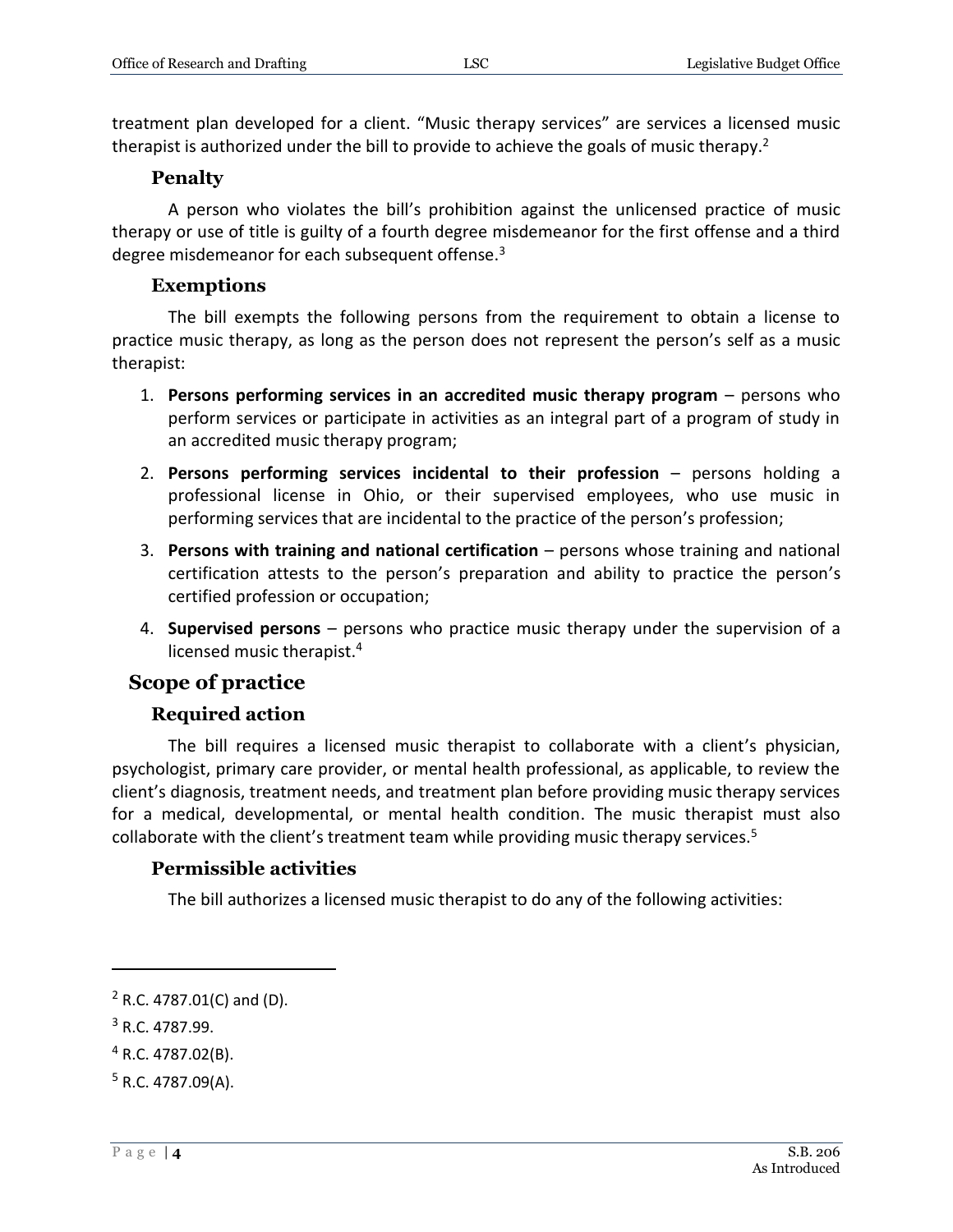- 1. Accept referrals for music therapy services from health care, social service, or education professionals, clients, or caregivers of prospective clients;
- 2. Conduct a music therapy assessment of a client to collect systematic, comprehensive, and accurate information necessary to determine appropriate music therapy services;
- 3. Develop an individualized treatment plan for a client that identifies the goals, objectives, and potential strategies of appropriate music therapy services for the client using music interventions, including music improvisation, receptive music listening, song writing, lyric discussion, music and imagery, music performance, learning through music, and movement to music;
- 4. If applicable, carry out an individualized treatment plan consistent with other medical, developmental, mental health, educational, or rehabilitative services being provided to the client;
- 5. Evaluate a client's response to music therapy and the individualized treatment plan and suggest modifications;
- 6. Develop a plan to determine when music therapy services are no longer needed in collaboration with a client, the client's treatment providers, family members, and other persons as needed;
- 7. Minimize any barriers for the client to receive music therapy services in the least restrictive environment;
- 8. Collaborate with and educate the client, the client's family or caregiver, or any other appropriate person about the client's needs being addressed through music therapy and the manner in which music therapy addresses those needs.

The bill does not prohibit a licensed music therapist from providing services to a client diagnosed with a communication disorder.<sup>6</sup>

#### <span id="page-4-0"></span>**Prohibited activities**

The bill prohibits a licensed music therapist from doing either of the following:

- 1. Replacing speech and language services typically provided to a child with a disability who has been identified as having a speech or language impairment when providing educational services under the bill;
- 2. Replacing the services provided by a speech-language pathologist when providing rehabilitative services.<sup>7</sup>

 $6$  R.C. 4787.09(B) and (D).

 $7$  R.C. 4787.09(C).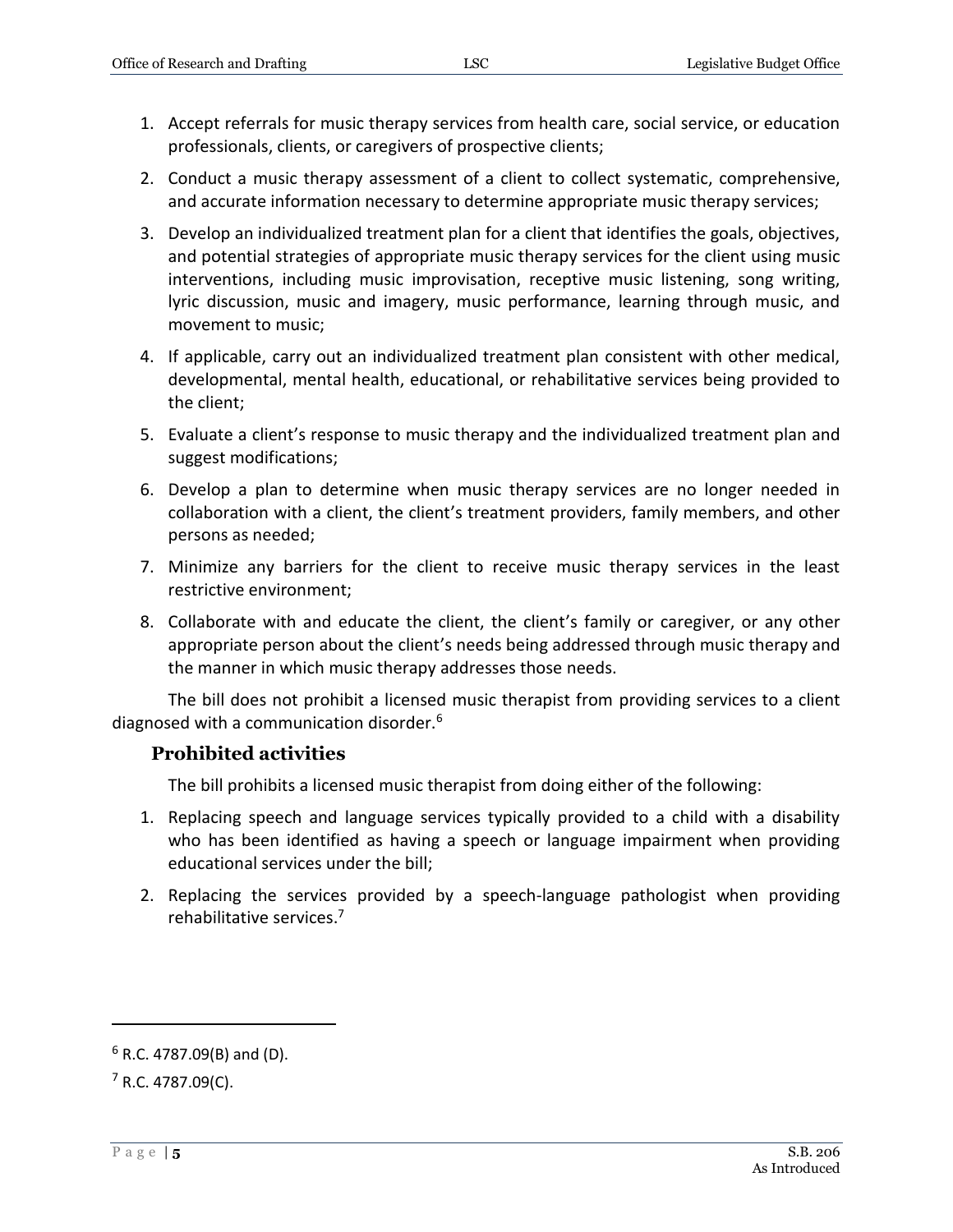### <span id="page-5-0"></span>**Licensure**

#### **License requirements**

<span id="page-5-1"></span>To be eligible for a license to practice as a music therapist, the bill requires a person to provide proof of all of the following to the Medical Board:

- 1. **Age** proof the applicant is at least 18 years old;
- 2. **Education** proof the applicant has earned a bachelor's degree or higher in music therapy approved by the American Music Therapy Association or its successor;
- 3. **Board certification** proof the applicant has either passed the board certification examination by the Certification Board for Music Therapists, or obtained certification as a music therapist by the Certification Board on January 1, 1985, and is currently certified as a music therapist by the Certification Board;
- 4. **Clinical training** proof the applicant has completed at least 1,200 hours of clinical training, including at least 180 hours in preinternship experience and at least 900 hours in internship experience approved by an academic institution, the American Music Therapy Association or its successor, or both.<sup>8</sup>

For one year beginning on the bill's effective date, the Medical Board must waive the examination requirement for licensure if the person demonstrates the person is either a boardcertified music therapist or is designated as a registered music therapist, certified music therapist, or advanced certified music therapist and is in good standing with the National Music Therapy Registry. For the purposes of the waiver provision, the bill defines "board-certified music therapist" as a person who has completed the education and clinical training requirements established by the American Music Therapy Association, has passed the Certification Board for Music Therapists certification examination or obtained certification by the Certification Board on January 1, 1985, and remains actively certified by the Certification Board.<sup>9</sup>

#### **License application and issuance**

<span id="page-5-2"></span>A person seeking a license to practice as a music therapist must file with the Medical Board a completed application on a form provided by the Board, pay an application fee of \$150 or a higher amount established by the Board, and submit to a criminal records check.<sup>10</sup>

If the Board determines that an applicant meets the requirements for a license to practice as a music therapist, the Board must issue a license within 60 days after receiving the required information from an applicant and proof that the applicant complied with the required

 $8$  R.C. 4787.05(A).

<sup>&</sup>lt;sup>9</sup> Section 5.

 $10$  R.C. 4787.05(A), with conforming changes in R.C. 109.572 and 4776.01.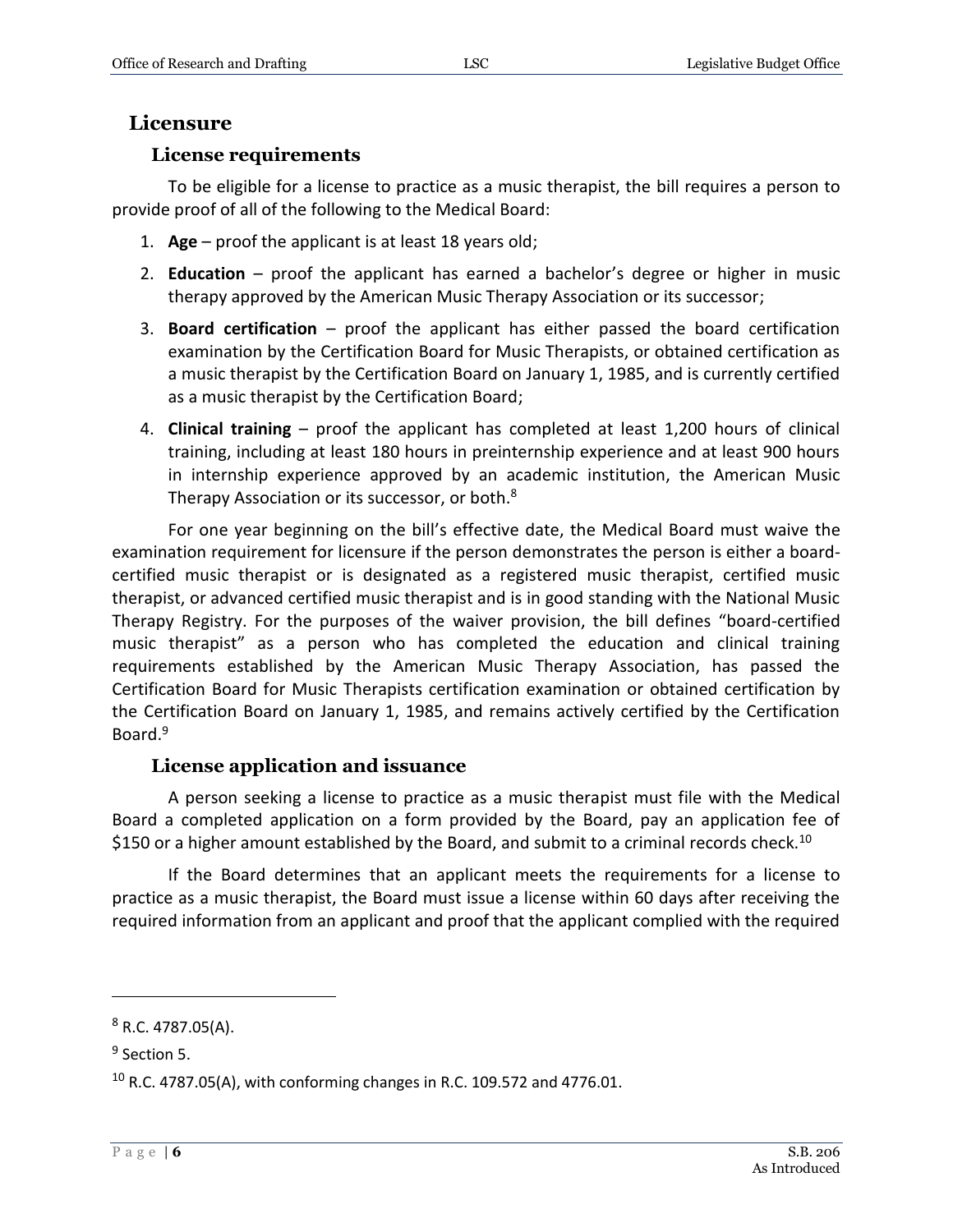criminal records check.<sup>11</sup> A license is valid for three years from the date of issuance and may be renewed.<sup>12</sup>

After January 1, 2022, the Board may require an application fee in excess of \$150 with approval of the Controlling Board, so long as the increase does not exceed 50% of the fee or the amount necessary for the Board to carry out the Music Therapy Licensing Law (as this date has passed, an amendment may be necessary during the committee process).<sup>13</sup>

### <span id="page-6-0"></span>**Reciprocity**

A person who is licensed to practice as a music therapist in another jurisdiction may apply to the Medical Board to be licensed as a music therapist in Ohio. To be eligible for licensure, the person must meet the bill's requirements for an initial license and submit proof to the Board that the person's license from the other jurisdiction is in good standing.

The Board must review the person's licensure history, including reviewing any misconduct or neglect in the person's practice of music therapy in that jurisdiction. The Board must issue a license to the person if the Board determines that (1) the person meets the requirements for an initial license, (2) the person's license from the other jurisdiction is in good standing, and (3) the requirements for obtaining the license in the other jurisdiction are equal to or greater than those under the bill. $14$ 

#### <span id="page-6-1"></span>**License renewal**

A person seeking to renew a music therapist license must apply for license renewal before the license expires. The Medical Board must send renewal notices at least one month before the license expiration date. A licensee must notify the Board in writing of any change in address.

To renew, a licensee must submit to the Board a completed renewal application and a renewal fee of \$150 or other amount prescribed by the Board. After January 1, 2022, the Board may require a fee in excess of that amount with Controlling Board approval, so long as the increase does not exceed 50% of the fee or the amount necessary for the licensing authority to carry out the Music Therapy Licensing Law (as noted above, this date has passed and an amendment may be necessary during the committee process).

To be eligible for renewal, a licensee must submit to the Medical Board proof of both of the following:

- $12$  R.C. 4787.07(A).
- $13$  R.C. 4787.05(C).
- <sup>14</sup> R.C. 4787.06.

 $11$  R.C. 4787.05(B).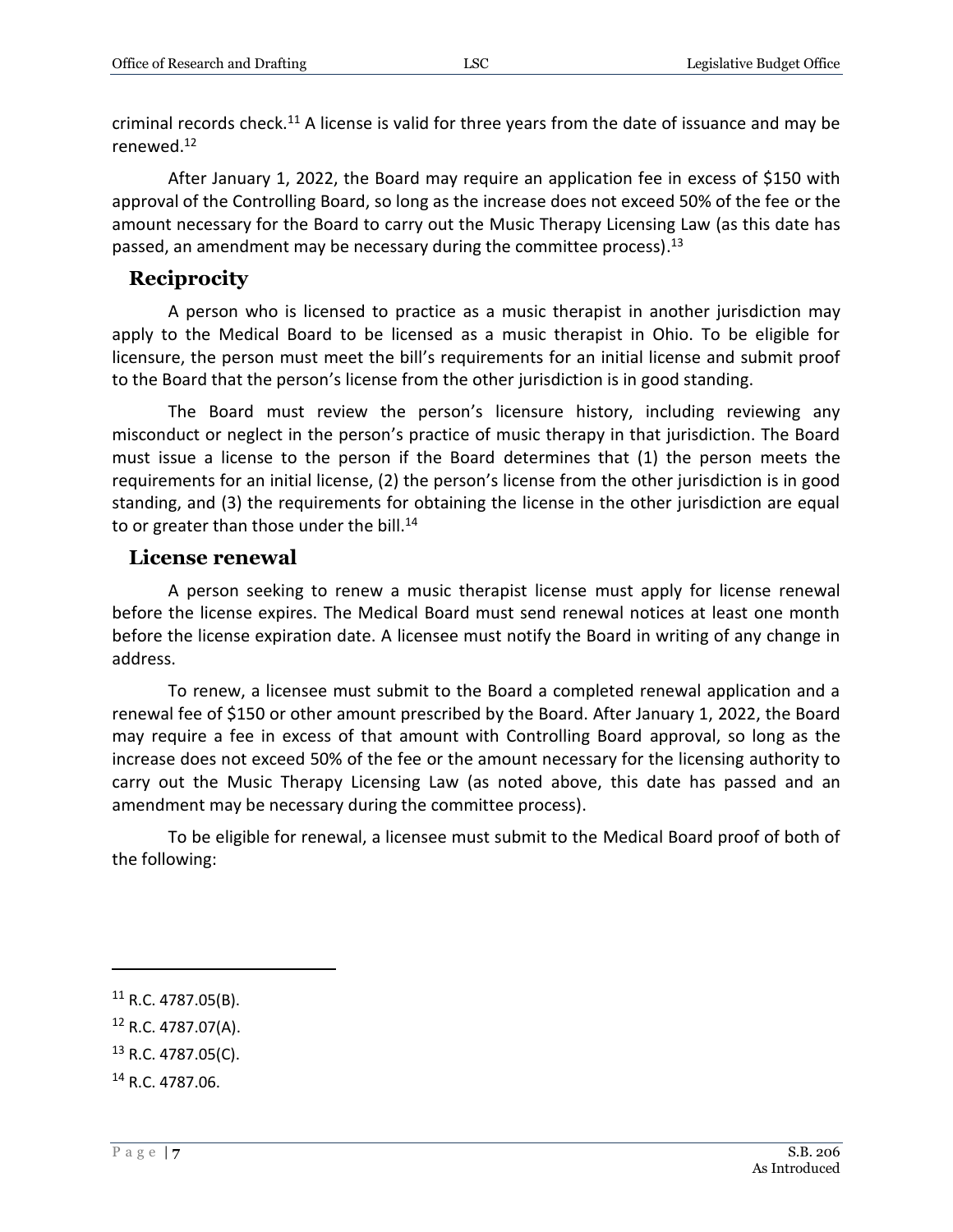- 1. Proof that the licensee has continuously maintained the licensee's certification for the previous three years by the Certification Board for Music Therapists or its successor organization and is currently certified as a music therapist by the Certification Board;
- 2. Proof that the licensee has completed at least 60 hours of continuing education approved by the Certification Board or its successor and any other continuing education requirements established by the Medical Board.<sup>15</sup>

#### <span id="page-7-0"></span>**License forfeiture and inactive status**

A music therapy license that is not renewed on or before its expiration date is delinquent and must be forfeited to the Medical Board. The Board must notify the licensee of the delinquency by certified mail, return receipt requested, within 30 days after the license becomes delinquent. The Board must inform the licensee in the notice that the licensee's license is forfeited and explain procedures for restoring the forfeited license.

A licensee can restore a forfeited license within one year after the delinquency by meeting the bill's license renewal requirements. The Board must terminate a forfeited license that is not restored within one year after it becomes delinquent. The Board may require a person whose license has been terminated to apply for a new license.

On a licensee's written request, the Board may place a license on inactive status for up to two years if the licensee pays an inactive status fee established by the Board. A licensee may reactivate an inactive license at any time during the two-year period if the licensee makes a written request to the Board and fulfills any requirements established by the Board.<sup>16</sup>

#### <span id="page-7-1"></span>**Discipline**

#### **Complaints**

<span id="page-7-2"></span>If a member of the Medical Board or Music Therapy Advisory Committee (see "**Music Therapy Advisory Committee**," below) becomes aware of grounds for initiating disciplinary action against a licensee, the bill requires the member to file a written complaint with the Board. As soon as practicable after receiving a complaint, the Board must conduct an investigation to determine whether the complaint's allegations warrant initiating disciplinary proceedings against the licensee.<sup>17</sup>

#### **Grounds for discipline**

<span id="page-7-3"></span>If, after an investigation conducted by the Medical Board and after notice and hearing in accordance with the Administrative Procedure Act, $^{18}$  the Board finds grounds to take

<sup>15</sup> R.C. 4787.07.

<sup>16</sup> R.C. 4787.08.

<sup>&</sup>lt;sup>17</sup> R.C. 4787.10.

<sup>18</sup> R.C. Chapter 119.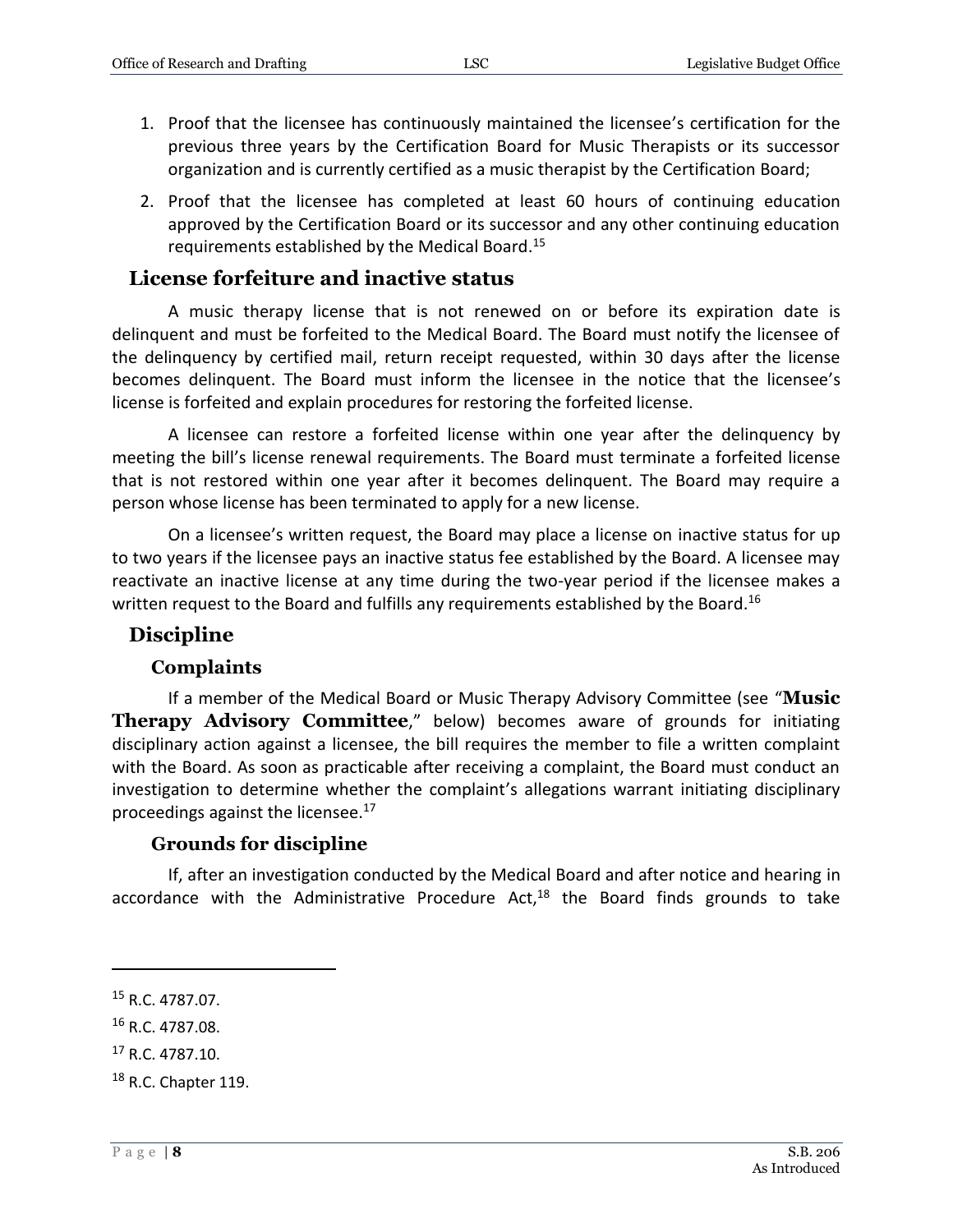disciplinary action against a licensee or applicant, the bill authorizes the Board to take disciplinary action as described below for any of the following reasons:

- 1. Submitting false, fraudulent, or misleading information to the Board, a state agency, another state, or the federal government;
- 2. Violating the Music Therapy Licensing Law or any rules adopted under it;
- 3. Being convicted of or pleading guilty to a disqualifying offense (which is an offense that is a felony having a direct nexus to the individual's field of licensure, certification, or employment) or a crime of moral turpitude;
- 4. Having an impaired ability to practice according to acceptable and prevailing standards of care because of habitual or excessive use or abuse of drugs, alcohol, or other substances that impair the ability to practice;
- 5. Using fraud or deception in applying for a license;
- 6. Failing to pay fees when due;
- 7. Failing to timely provide requested information;
- 8. Failing to practice music therapy with reasonable skill and consistent with the welfare of clients, including negligence in the practice of music therapy, incapacity, and abuse of or engaging in sexual contact with a client;
- 9. Being subject to disciplinary action by another jurisdiction regarding a license to practice music therapy issued by that jurisdiction.<sup>19</sup>

#### **Disciplinary actions**

<span id="page-8-0"></span>The bill authorizes the Medical Board to take any of the following disciplinary actions, or a combination of them, against a licensed music therapist or an applicant for a license:

- 1. Place a licensee on probation;
- 2. Administer to an applicant or licensee a public reprimand;
- 3. Refuse to issue or renew a license;
- 4. Suspend or revoke a license;
- 5. Impose an administrative fine between \$100 and \$1,000 for each violation.<sup>20</sup>

The Medical Board cannot refuse to issue an initial license to an applicant because of a conviction of or plea of guilty to an offense unless the refusal is in accordance with the

<sup>20</sup> R.C. 4787.11(A).

<sup>&</sup>lt;sup>19</sup> R.C. 4787.11(C), by reference to R.C. 4776.10, not in the bill.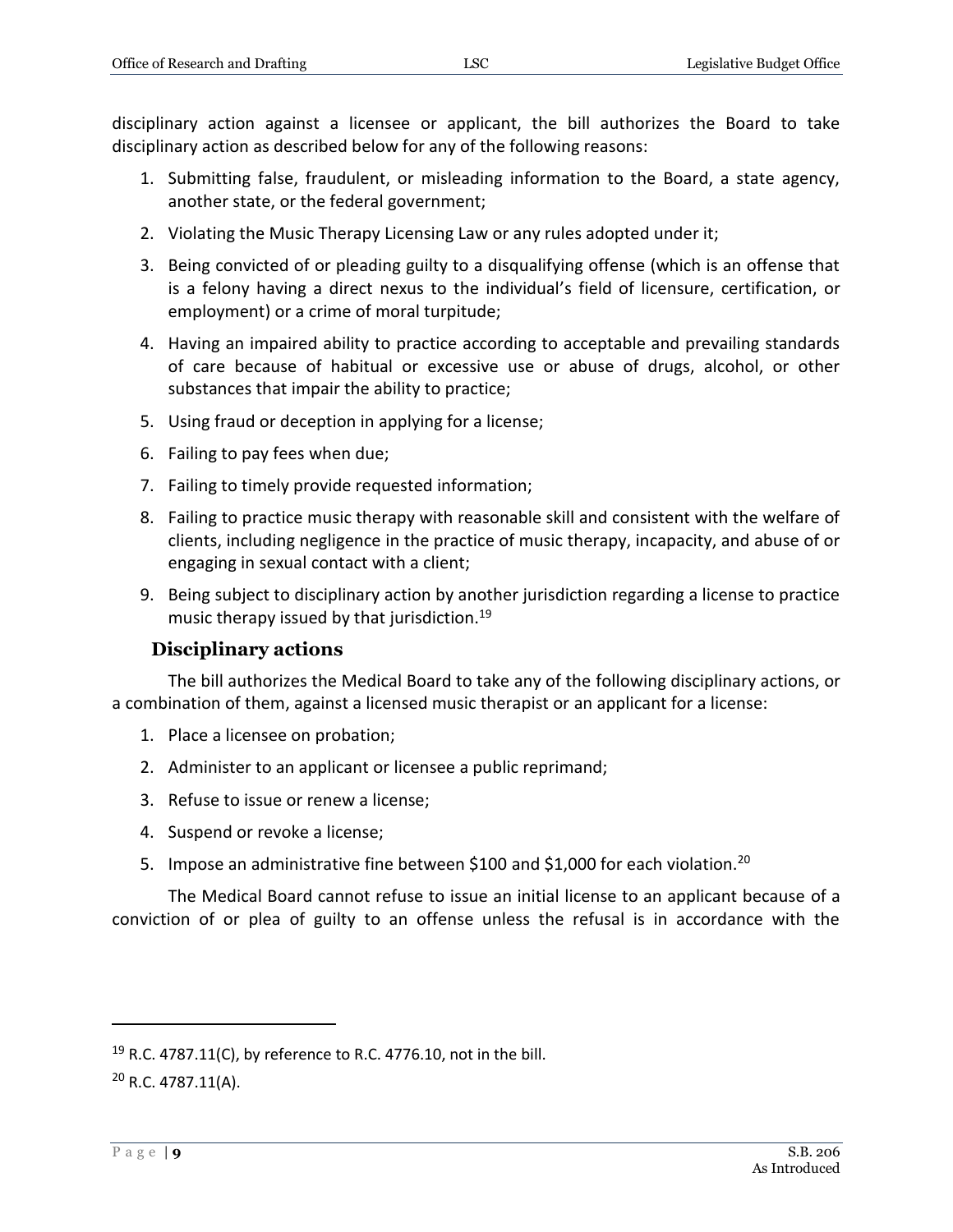continuing law procedure that limits a licensing authority's ability to refuse to issue an initial license based on a prior disqualifying offense. $21$ 

#### **Injunction**

<span id="page-9-0"></span>The bill authorizes the Medical Board to sue to enjoin persons from violating or continuing to violate the Music Therapy Licensing Law or any rules adopted under it. An injunction may be issued without proof of actual damage to a person and does not prohibit criminal prosecution and punishment of the violator.<sup>22</sup>

#### **Child support orders**

<span id="page-9-1"></span>On receipt of a notice that a licensed music therapist is in default under a child support order under the procedures established in continuing law, the bill requires the Medical Board to comply with the requirements of that law or rules adopted pursuant to it with respect to a music therapist license issued under the bill. $^{23}$ 

#### **Human trafficking**

<span id="page-9-2"></span>On receipt of a notice that a licensed music therapist has been convicted of, pleaded guilty to, or a judicial finding of guilt of or judicial finding of guilt resulting from a plea of no contest was made to the offense of trafficking in persons, the bill requires the Medical Board to immediately suspend the music therapist's license in accordance with continuing law requirements.<sup>24</sup>

#### **Orders of the licensing authority and public records**

<span id="page-9-3"></span>The bill permits the Medical Board to issue an order imposing discipline and may include terms, provisions, or conditions that the Board considers appropriate. The order and any findings of fact and conclusions of law supporting it are public records. The Board may not issue a private reprimand.<sup>25</sup>

Complaints filed with the Board and all accompanying documents and information are confidential and not subject to Ohio Public Records Law, unless the person being investigated requests that the documents and information be made public records. The charging documents filed with the Board to initiate disciplinary action and information considered by the Board in determining whether to impose discipline against a licensee or applicant, and the order imposing discipline, are public records.

 $21$  R.C. 4787.11(D), by reference to R.C. 9.79, not in the bill.

<sup>22</sup> R.C. 4787.14.

<sup>23</sup> R.C. 4787.12.

<sup>24</sup> R.C. 4787.13 and 4776.20.

<sup>25</sup> R.C. 4787.11(B).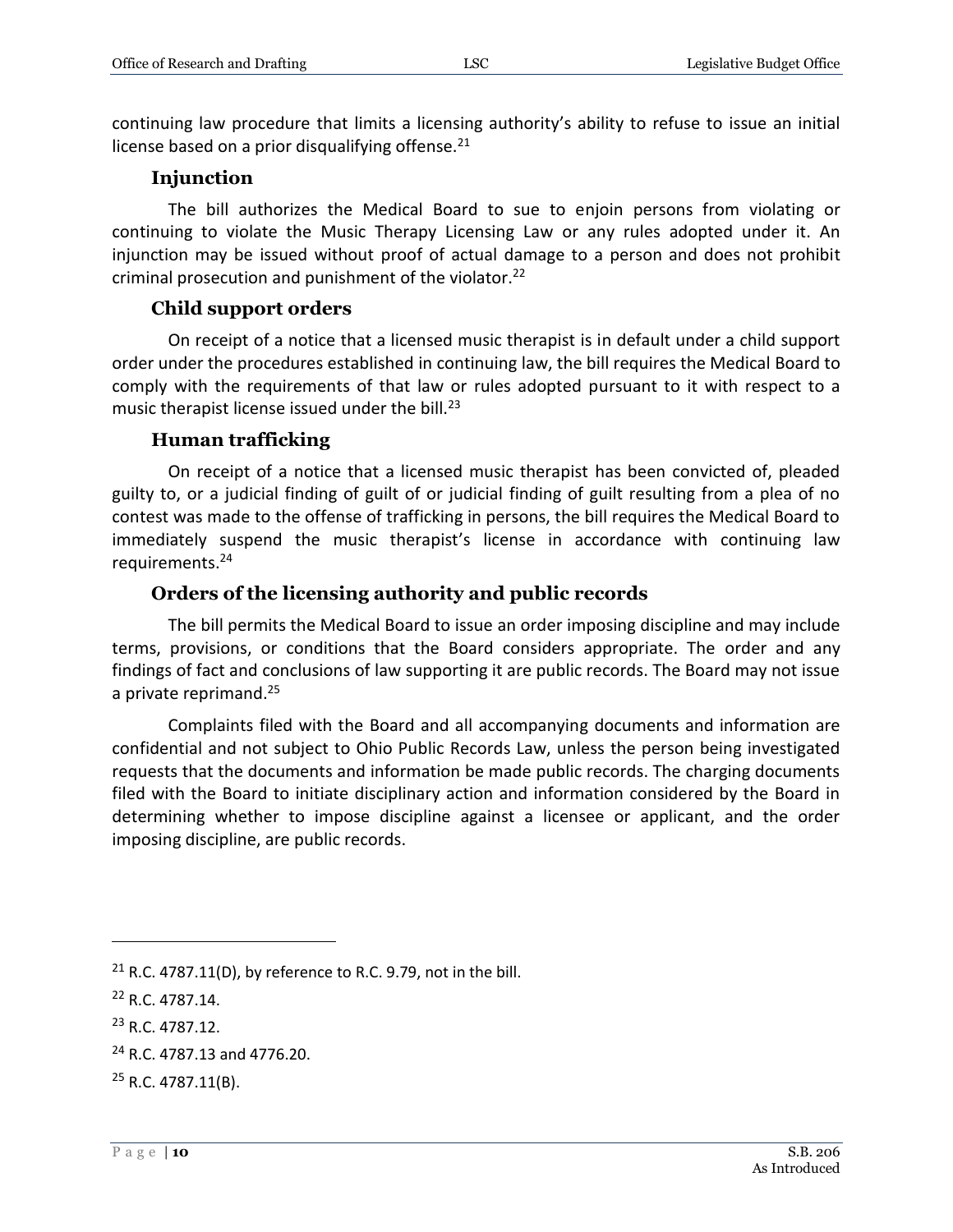The bill does not prohibit the Board from communicating or cooperating with, or providing any documents or information to, any other licensing board or any agency investigating a person, including law enforcement.<sup>26</sup>

#### **Regulatory procedures**

<span id="page-10-0"></span>The bill establishes additional procedures for the regulation of music therapists that are the same as procedures that apply to the other health care professionals the Medical Board regulates. The issues addressed include the following:

- 1. Notifications provided to the Board by physicians authorized to practice medicine or surgery or professional associations or societies of those physicians regarding actions taken against a music therapist; $27$
- 2. Requirements relating to music therapists suffering impairment from the use of drugs or alcohol;<sup>28</sup>
- 3. A register of license applicants, and music therapy licenses issued, suspended, or revoked;<sup>29</sup>
- 4. Deposit of fees, penalties, and other funds in the state treasury to the credit of the preexisting State Medical Board Operating Fund.<sup>30</sup>

#### <span id="page-10-1"></span>**Music Therapy Advisory Committee**

The bill creates the Music Therapy Advisory Committee to provide expertise and assistance to the Medical Board. The Committee must meet at least yearly or as called by the Board. The Committee consists of the following five members familiar with the practice of music therapy:

- 1. Three persons who, one year after the bill's effective date, are licensed to practice as music therapists;
- 2. One person who is a licensed health care professional who is not a licensed music therapist;
- 3. One person who is a consumer.

The Board must appoint the members to the Committee within 90 days after the bill's effective date. Initially, two of the members will serve one year terms; the remaining three members will serve terms of two, three, and four years, respectively. Thereafter, terms of office

 $\overline{a}$ 

<sup>28</sup> R.C. 4731.25.

<sup>26</sup> R.C. 4787.15.

<sup>27</sup> R.C. 4731.224.

 $^{29}$  R.C. 4731.07(B).

<sup>30</sup> R.C. 4731.24.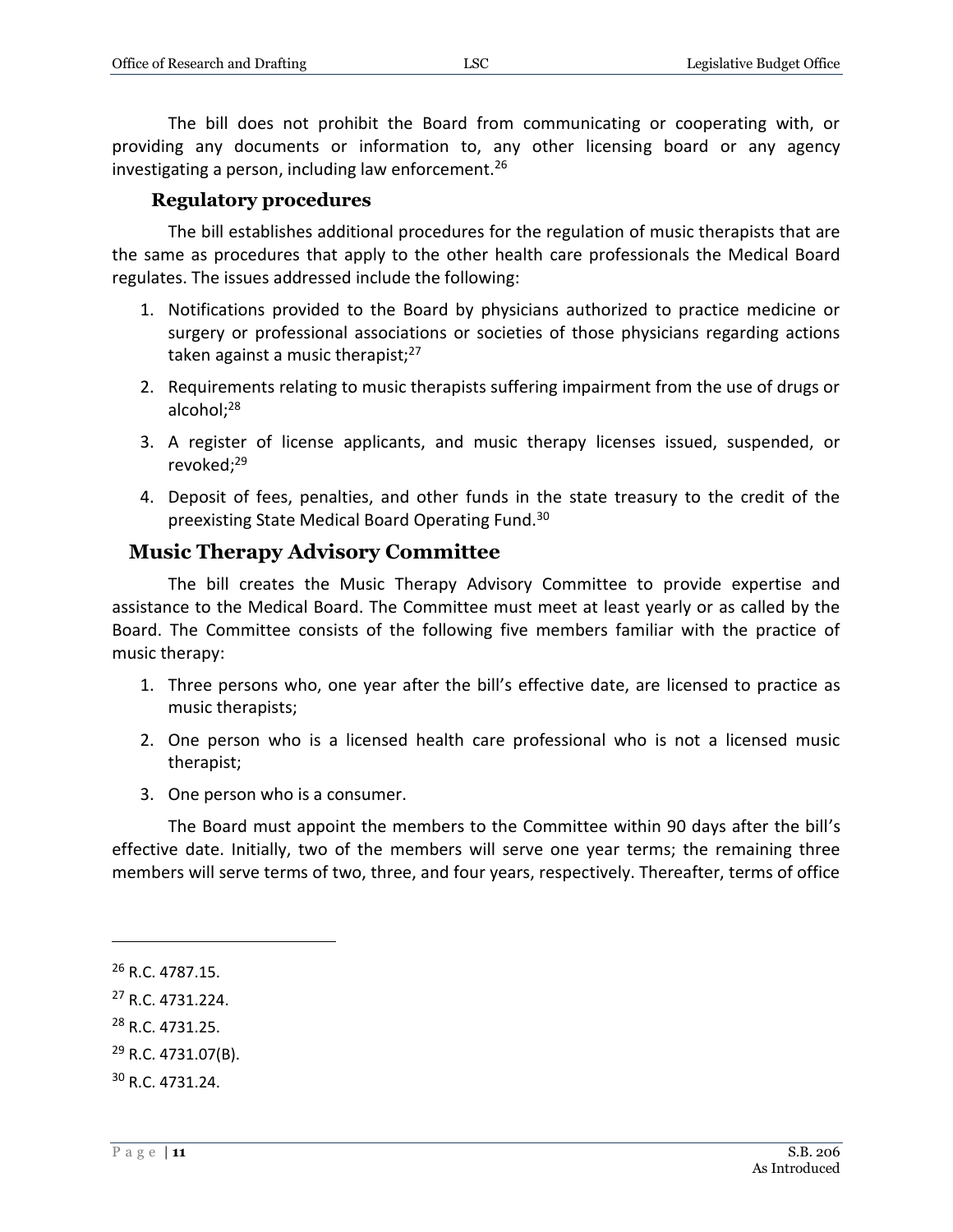for all members are four years and end on the same day of the same month as the previous term.

Members hold office from the date of appointment until the end of the term for which the member was appointed. Members may be reappointed. The bill includes the standard vacancy provisions. The Committee is not subject to existing law that sets expiration dates and renewal procedures for certain agencies, including committees.

Members are not compensated for service on the Committee and are not reimbursed for expenses.

The Board must consult with the Committee before changing fees established by the bill. The Board must seek the advice of the Committee for issues related to music therapy. At least once a year, the Committee must provide the Board with an analysis of disciplinary actions taken against license applicants and licensees, appeals and denials, and revocation of music therapy licenses. The Committee also may help develop materials to educate the public about music therapy and licensure. It may facilitate the exchange of information across Ohio between music therapists, the American Music Therapy Association or its successor, the Certification Board, and the Medical Board.<sup>31</sup>

## <span id="page-11-0"></span>**Rulemaking**

The bill authorizes the Medical Board to adopt rules it considers necessary to carry out the Music Therapy Licensing Law. The rules may include requirements for continuing education in addition to those specified in the bill. The Board is responsible for enforcing the Music Therapy Licensing Law and any rules adopted under it. $32$ 

## <span id="page-11-1"></span>**Register of licenses**

The bill requires the Medical Board to provide a copy of the bill's required register of applicants for music therapist licenses, and music therapist licenses issued, suspended, or revoked, on request and payment of a fee established by the Board. The Board cannot charge a fee that exceeds the actual cost incurred to make the copy.<sup>33</sup>

# <span id="page-11-2"></span>**Licensure of art therapists**

Ohio does not currently regulate the practice of art therapy or require art therapists to be licensed. To practice as an art therapist, the bill requires an individual to be licensed by the Counselor, Social Worker, and Marriage and Family Therapist (CSW) Board.

# <span id="page-11-3"></span>**Unlicensed practice prohibited**

The bill prohibits, beginning one year after the bill's effective date, any person from recklessly engaging in the practice of art therapy or using the title "art therapist" or a similar

 $31$  R.C. 4787.04, by reference to R.C. 101.82 to 101.87, not in the bill; Section 4.

<sup>32</sup> R.C. 4787.03.

<sup>33</sup> R.C. 4787.03.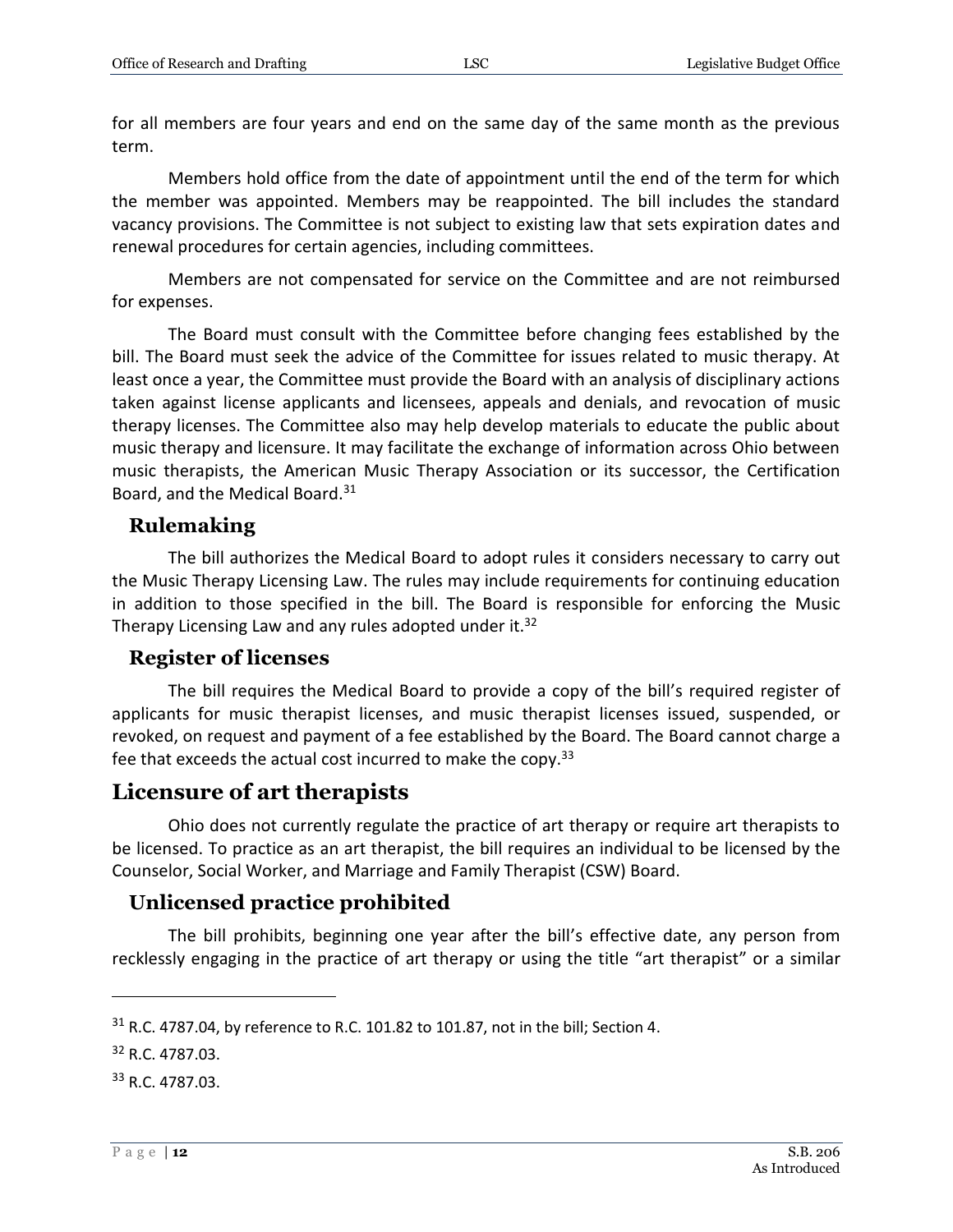title unless the person is licensed under the bill.<sup>34</sup> Whoever violates these prohibitions is guilty of a fifth degree felony on the first offense and a fourth degree felony for each subsequent offense.<sup>35</sup>

The bill defines "practice of art therapy" as the rendering or offering to render art therapy in the prevention or treatment of cognitive, developmental, emotional, or behavioral disabilities or conditions. "Art therapy" is the integrated use of psychotherapeutic principles and methods with art media and the creative process to assist individuals, families, or groups in doing any of the following:

- 1. Improving cognitive and sensory-motor functions;
- 2. Increasing self-awareness and self-esteem;
- 3. Coping with grief and traumatic experiences;
- 4. Enhancing cognitive abilities;
- 5. Resolving conflicts and distress;
- 6. Enhancing social functioning;
- 7. Identifying and assessing clients' needs to implement therapeutic intervention to meet developmental, behavioral, mental, and emotional needs.

"Art therapy" includes therapeutic intervention to facilitate alternative modes of receptive and expressive communication and evaluation and assessment to define and implement art-based treatment plans to address cognitive, behavioral, developmental, and emotional needs.<sup>36</sup>

#### <span id="page-12-0"></span>**Exemptions**

The bill does not apply to any of the following persons:

- 1. **Students** a student who engages in the supervised practice of art therapy as part of an art therapy program at an accredited educational institution, if the person does not represent the person's self as an art therapist;
- 2. **Persons performing services incidental to their profession** a person who holds a professional license in Ohio, or an employee who is supervised by a person who holds a professional license in Ohio, who engages in the practice of art therapy in a manner that is incidental to the practice of the person's or employee's profession, if the person does not represent the person's or employee's self as an art therapist;
- 3. **Clinical experience** a person who engages in the practice of art therapy as part of the postgraduate supervised clinical experience that meets the posteducation supervised

<sup>34</sup> R.C. 4785.02(A) and Section 3.

<sup>&</sup>lt;sup>35</sup> R.C. 4785.99.

<sup>36</sup> R.C. 4785.01.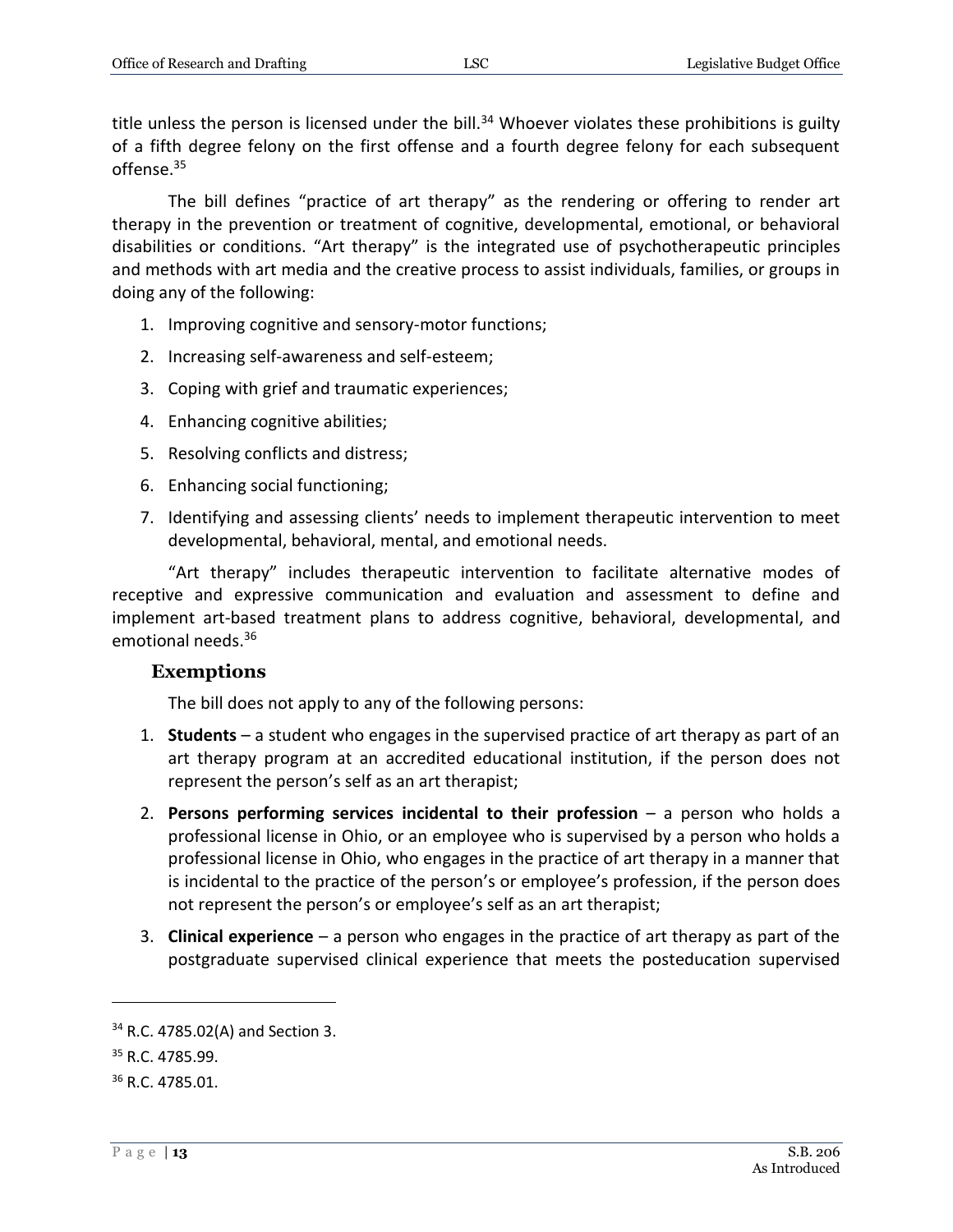art therapy experience requirements that the Art Therapy Credentials Board, its successor organization, or an equivalent organization recognized by the CSW Board requires for an individual to become a registered art therapist.<sup>37</sup>

#### <span id="page-13-0"></span>**CSW Board**

The bill requires the CSW Board to adopt rules in accordance with the Administrative Procedure Act to implement and administer the Art Therapy Licensing Law, including rules that do all of the following:

- 1. Establish, for purposes of issuing and renewing a license to practice art therapy, the procedures the Board must use, the fees the Board may charge, and the requirements a license applicant or licensee must satisfy in addition to the bill's requirements for initial license issuances and renewals;
- 2. Establish the requirements for issuing a license to an individual who holds a license to practice art therapy in another state or country;
- 3. Establish standards for the ethical practice of art therapy;
- 4. Define a licensee's scope of practice;
- 5. Prescribe the reasons for which the Board may take disciplinary action against a license applicant or licensee under the bill;
- 6. Address the intervention for and treatment of any impaired licensee.

The Board may adopt rules establishing continuing education requirements for purposes of renewing a license, including the standards and procedures for compliance with those requirements and approval of continuing education providers.<sup>38</sup>

The Board must keep a register of license applicants. The register must show the name of the applicant and whether the applicant was granted or refused a license. Additionally, the Board must develop and publish on its website a directory containing the names and contact information of individuals who hold current, valid art therapist licenses issued under the bill.<sup>39</sup>

#### **Expertise, assistance, and recommendations to the Board**

<span id="page-13-1"></span>The bill requires the Buckeye Art Therapy Association or its successor organization to provide the CSW Board with expertise and assistance in carrying out the Board's duties relating to licensure to practice art therapy.

The Association or its successor organization must review and submit to the Board recommendations on all of the following:

1. Requirements and procedures for issuing licenses to practice art therapy;

<sup>37</sup> R.C. 4785.02(B).

<sup>38</sup> R.C. 4785.03.

<sup>39</sup> R.C. 4785.04.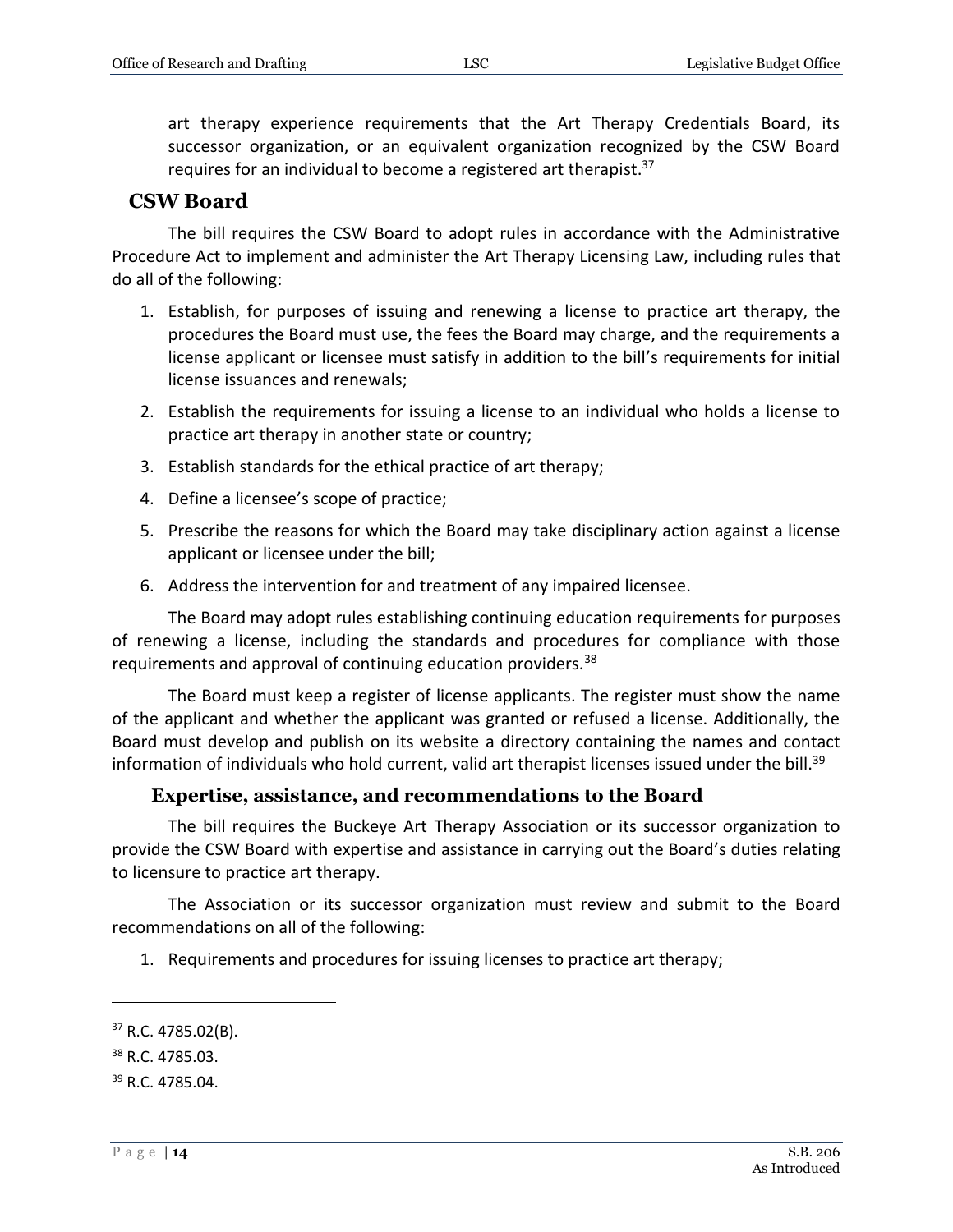- 2. Rules pertaining to the practice of art therapy and the administration and enforcement of the Art Therapy Licensing Law;
- 3. Standards for the ethical practice of art therapy that include, as the Association or its successor organization finds appropriate, the code of ethics, conduct, and disciplinary procedures adopted by the Art Therapy Credentials Board, its successor organization, or an equivalent organization recognized by the CSW Board;
- 4. Standards and procedures for compliance with continuing education requirements and approval of continuing education providers, if the Board requires a licensee to complete continuing education pursuant to rules the Board adopts;
- 5. Fees required for issuance and renewal of licenses to practice art therapy;
- 6. Any other issue the CSW Board considers necessary for the administration and enforcement of the Art Therapy Licensing Law.

The CSW Board must take the submitted recommendations into consideration before adopting any rule regarding licensure to practice art therapy. Not later than 90 days after receiving a recommendation, the Board must approve or disapprove the recommendation and notify the Association or its successor organization of its decision. If a recommendation is disapproved, the Board must inform the Association or its successor organization of its reasons for making that decision. The Association or its successor organization may resubmit the recommendation after addressing the Board's concerns and modifying the disapproved recommendation accordingly. Not later than 90 days after receiving a resubmitted recommendation, the Board must approve or disapprove the recommendation. There is no limitation on the number of times the Association or its successor organization may resubmit a recommendation for the Board's consideration. 40

#### <span id="page-14-0"></span>**License issuance**

A person seeking a license to practice art therapy must apply to the CSW Board in the manner the Board establishes by rule. An application for a license to practice art therapy cannot be withdrawn without Board approval. To be eligible for a license, an applicant must demonstrate to the Board that the applicant meets all of the following requirements:

- 1. **Education** the applicant has attained a master's degree or higher degree from a graduate program in art therapy that one of the following applies to at the time the degree was conferred:
	- a. The program is approved by the American Art Therapy Association or its successor organization.
	- b. The program is accredited by the Commission on Accreditation of Allied Health Education Programs or its successor organization.

<sup>40</sup> R.C. 4785.05.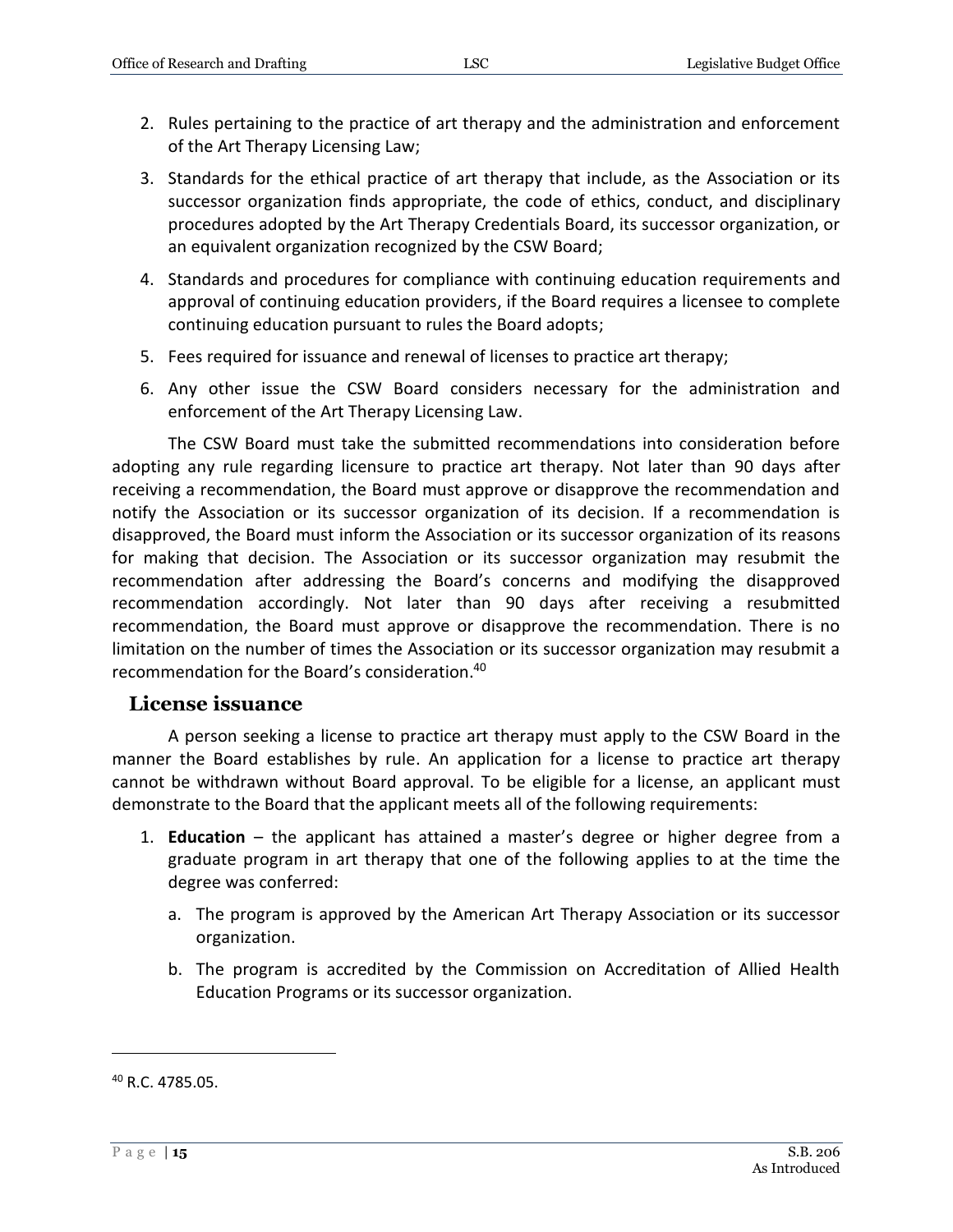- c. The Board considers the program to be substantially equivalent to a program approved or accredited as described above.
- 2. **Board certification** the applicant has a board certification in good standing with the Art Therapy Credential Board, its successor organization, or an equivalent organization recognized by the CSW Board;
- 3. **Additional requirements** the applicant satisfies any other requirements the CSW Board establishes by rule.

The CSW Board must issue a license to practice art therapy to an applicant in accordance with the procedures the Board establishes by rule if the Board determines the applicant satisfies the eligibility requirements above.<sup>41</sup>

#### <span id="page-15-0"></span>**License renewal**

A license to practice art therapy expires biennially and may be renewed. A licensee seeking to renew a license to practice art therapy must apply for renewal of the license in the manner the CSW Board establishes by rule.

To be eligible for renewal, a licensee must certify to the Board that the licensee has done both of the following:

- 1. Maintained board certification with the Art Therapy Credentials Board, its successor organization, or an equivalent organization recognized by the CSW Board;
- 2. Satisfied any other requirements the Board establishes by rule.

The Board must issue to a licensee a renewed license to practice art therapy if the Board determines the licensee qualifies for renewal by meeting the eligibility requirements listed above.<sup>42</sup>

#### <span id="page-15-1"></span>**Failure to renew**

A license to practice art therapy that is not renewed on or before its expiration date is automatically suspended on that date. The continued practice of art therapy after a license's suspension is considered a violation of the prohibition against engaging in the practice of art therapy without a license. If a license is suspended due to a failure to renew, the CSW Board must reinstate the license if the person qualifies for renewal and pays a monetary penalty established by the Board. If a license is suspended due to a failure to renew for more than two years, the Board may impose terms and conditions for reinstatement in addition to the monetary penalty, including the following:

1. Requiring the applicant to pass an oral or written examination, or both, to determine the applicant's fitness to resume the practice of art therapy;

<sup>41</sup> R.C. 4785.06 and 4785.09(D).

<sup>42</sup> R.C. 4785.07.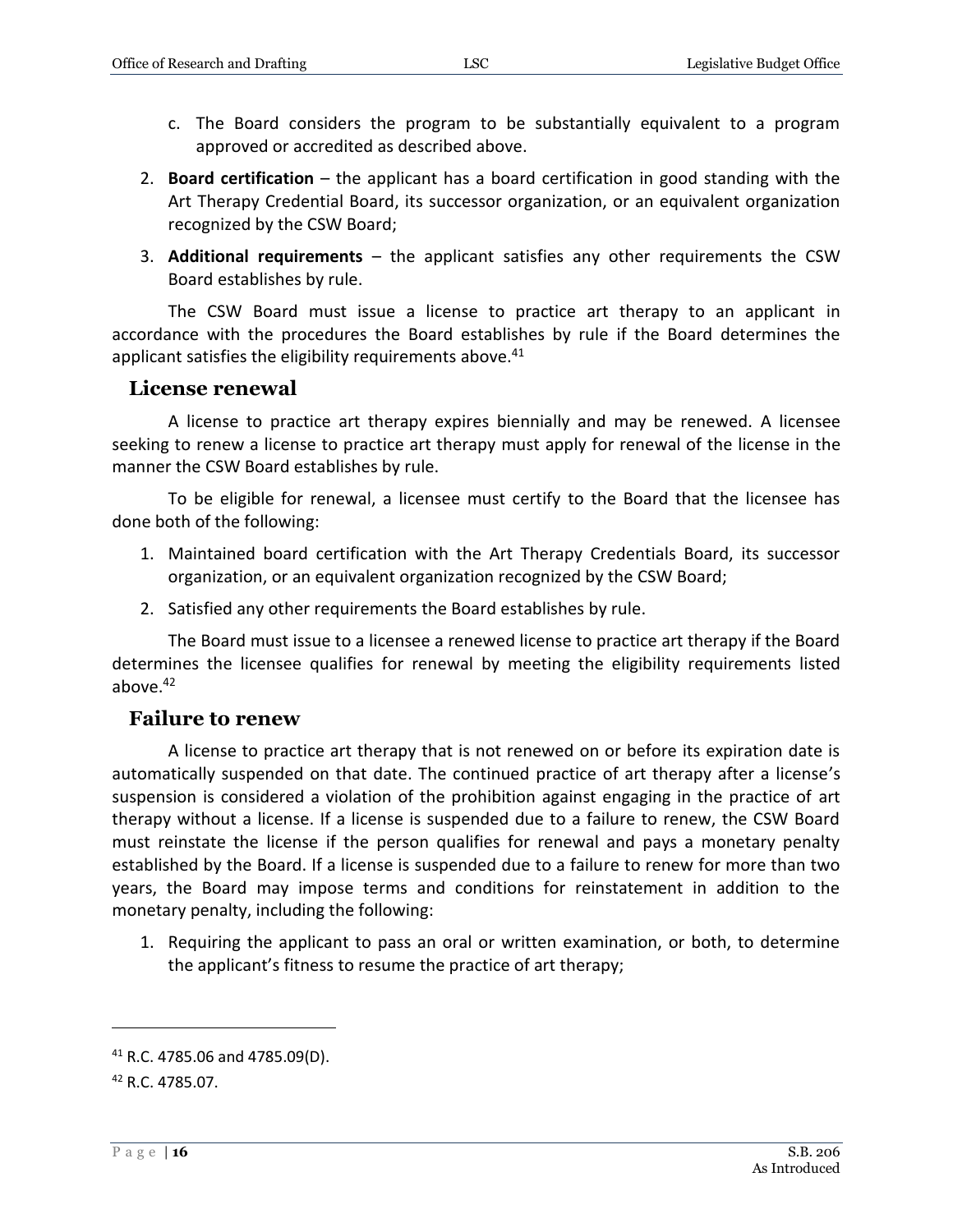- 2. Requiring the applicant to obtain additional training and to pass an examination on completion of the training;
- 3. Restricting or limiting the extent, scope, or type of practice in which an applicant may engage. $43$

#### <span id="page-16-0"></span>**Fund**

All money collected under the Art Therapy Licensing Law must be deposited into the state treasury to the credit of the existing Occupational Licensing and Regulatory Fund.<sup>44</sup>

#### <span id="page-16-1"></span>**Combined businesses**

The bill permits a person licensed to practice art therapy to provide services through a corporation, limited liability company, partnership, or professional association that is formed for the purpose of providing services in combination with any of the following licensed professionals:

- 1. Optometrists;
- 2. Chiropractors;
- 3. Psychologists;
- 4. Registered or licensed practical nurses;
- 5. Pharmacists;
- 6. Physical therapists;
- 7. Occupational therapists;
- 8. Mechanotherapists;
- 9. Doctors of medicine and surgery, osteopathic medicine and surgery, or podiatric medicine and surgery;
- 10. Licensed professional clinical counselors, licensed professional counselors, independent social workers, social workers, independent marriage and family therapists, or marriage and family therapists.<sup>45</sup>

<sup>&</sup>lt;sup>43</sup> R.C. 4785.08.

<sup>44</sup> R.C. 4743.05.

<sup>45</sup> R.C. 4785.12, 1701.03, 1785.01, 1785.02, 1785.03, 1785.08, 4723.16, 4725.33, 4729.161, 4731.226, 4731.65, 4732.28, 4734.17, 4755.111, 4755.471, and 4757.37.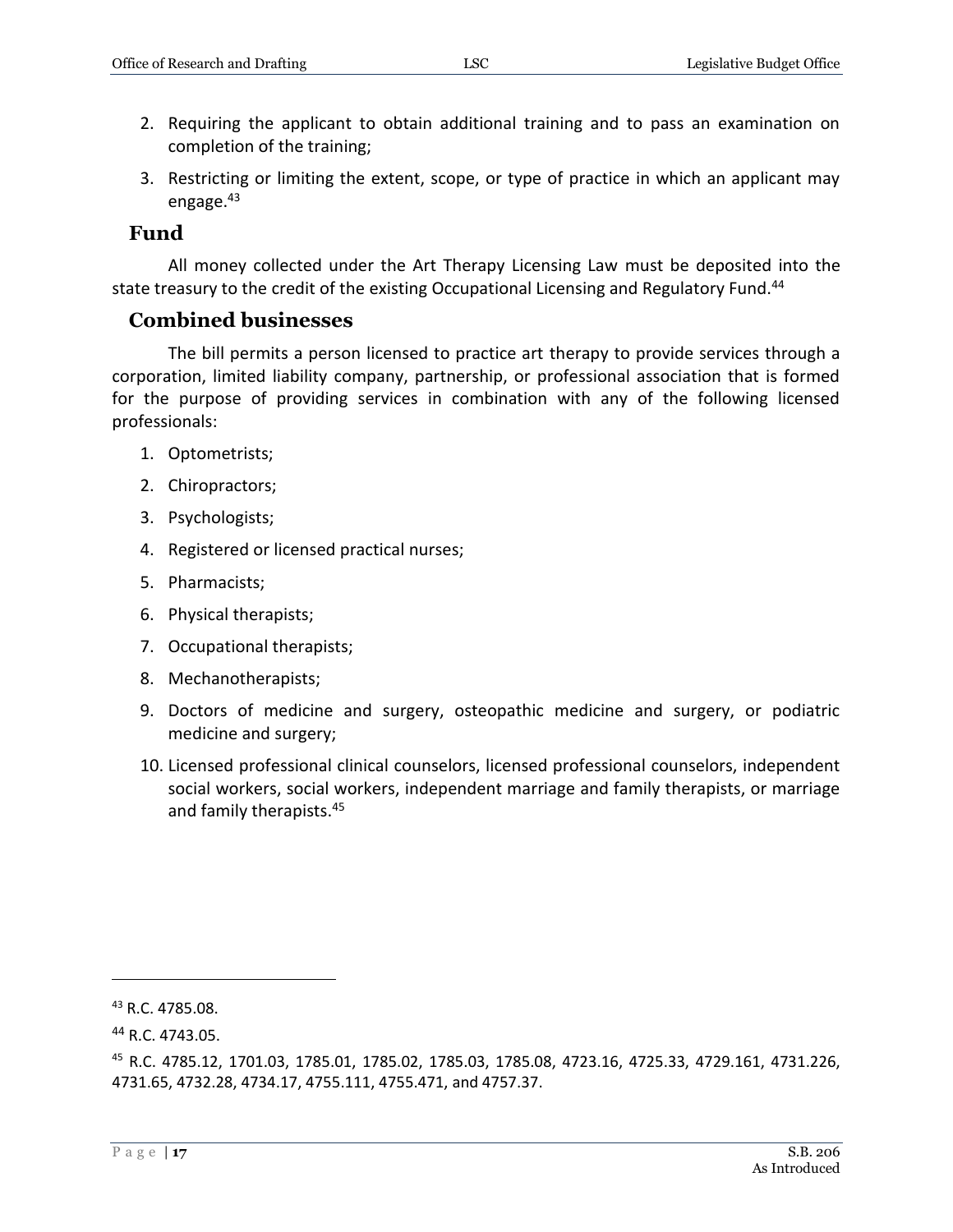## <span id="page-17-0"></span>**Disciplinary actions**

The bill allows the CSW Board, to the extent permitted by law, to limit, revoke, suspend, or refuse to issue, renew, or reinstate a license, or reprimand or place on probation a licensee for any of the reasons the Board prescribes by rule.<sup>46</sup>

Disciplinary actions taken by the Board must be taken pursuant to an adjudication under the Administrative Procedure Act, except that in lieu of an adjudication, the Board may enter into a consent agreement with a person to resolve an allegation of a violation. A consent agreement, when ratified by an affirmative vote of a majority of the Board members, constitutes the Board's findings and order with respect to the matter addressed in the agreement. If the Board refuses to ratify a consent agreement, the admissions and findings contained in the consent agreement are of no force or effect.<sup>47</sup>

The Board must investigate evidence that appears to show that a person has violated the Art Therapy Licensing Law or any rule adopted under it. Any person may report to the Board in a signed writing any information that the person may have that appears to show a violation. Investigations of alleged violations must be conducted by the Board in the same manner that the Board conducts investigations under continuing law for alleged violations of the law applicable to other licenses issued by the Board.<sup>48</sup>

The surrender of a license to practice art therapy is not effective until accepted by the Board. The Board may use a telephone conference call for acceptance of the surrender. A telephone conference call is considered a special meeting under the Open Meetings Act (instead of a regularly scheduled meeting for which different notice requirements apply).<sup>49</sup> Reinstatement of a license surrendered to the Board requires an affirmative vote of a majority of the Board members.

Failure of a person to renew a license to practice art therapy in accordance with the bill's renewal requirements does not remove or limit the Board's jurisdiction to take disciplinary action against the person.<sup>50</sup>

The board cannot refuse to issue a license to an applicant because of a conviction of, plea of guilty to, judicial finding of guilt of, or judicial finding of eligibility for intervention in lieu of conviction for an offense unless the refusal is in accordance with the continuing law procedure that limits a licensing authority's ability to refuse to issue an initial license based on a prior disqualifying offense.<sup>51</sup>

 $46$  R.C. 4785.09(A)

 $47$  R.C. 4785.09(B).

 $48$  R.C. 4785.09(C), by reference to R.C. 4757.38, not in the bill.

<sup>&</sup>lt;sup>49</sup> R.C. 121.22, not in the bill.

<sup>50</sup> R.C. 4785.09(D).

 $51$  R.C. 4785.09(E), by reference to R.C. 9.79, not in the bill.